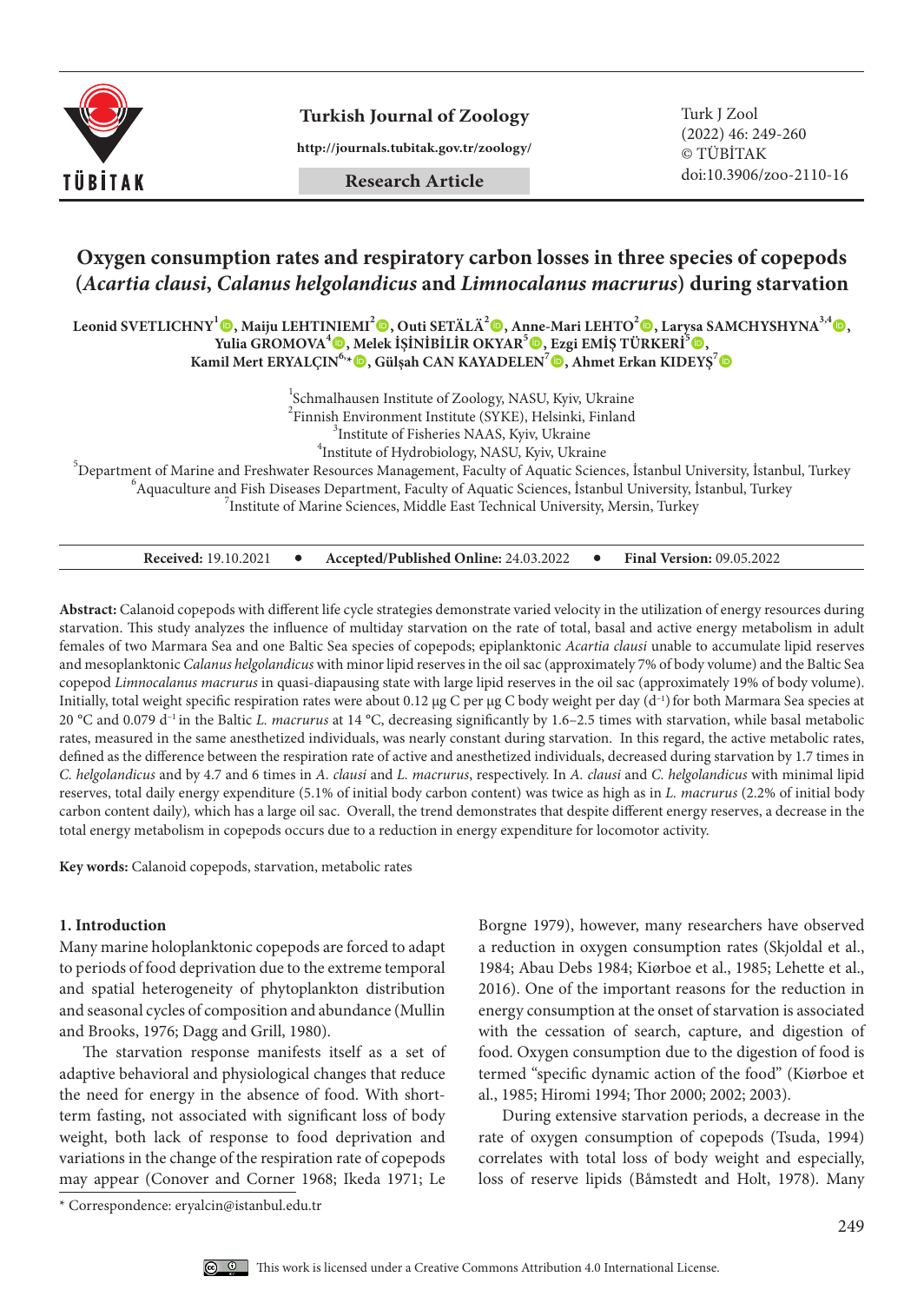epiplanktonic copepods are able to withstand starvation for many days, consuming stored lipids and body proteins (Helland et al., 2003; Koussoroplis et al., 2014). Copepod species of cold and temperate latitudes are capable of experiencing a prolonged seasonal lack of food in a state of diapause (Baumgartner and Tarrant, 2017). They primarily accumulate large amounts of reserve lipids (mainly in the form of high-energy wax esters) for their subsequent longterm consumption under conditions of low temperature and oxygen concentration, that leads to reduction in locomotion and acts to offset the decrease in respiration rate (Vinogradov et al., 1992; Svetlichny et al., 2000, 2017; Maps et al., 2014). Starvation tolerance can be attributed to foraging strategies, i.e. the type and efficiency of copepod feeding (Lee et al., 2006; Holm et al., 2019).

Many of the above field and experimental observations characterize trends in the rate of total energy metabolism during starvation, but little is known about adaptive changes in its structural components.

The total respiration rate of actively feeding copepod individuals under normal conditions  $(R_{TOT})$  is an integral indicator of energy metabolism, which includes three main components: i) expenditure on locomotion and manipulative activity of the limbs  $(R_{\text{ACT}})$ , ii) basal energy, so called "basal metabolism", (Ikeda et al., 2000) required to maintain muscle and other body tissues  $(R_{\text{max}})$ , and iii) energy costs for food digestion also called "Specific dynamic action of food" (*R<sub>SDA</sub>*) (Kiørboe et al., 1985).

Observations on changes in the *R<sub>TOT</sub>* of copepods in the presence or absence of food have led to the conclusion that *RSDA* is the main component in energy metabolism (Kiørboe et al., 1985; Hiromi 1994; Thor 2000; 2002; 2003). On the other hand, a number of experimental studies in which simultaneous monitoring of motor activity and respiration rates of both feeding and nonfeeding individuals were performed, shows that predominantly, energy is spent on muscle activity of copepods during swimming and grazing (Buskey 1998; Svetlichny and Hubareva, 2005). There is a scarcity of data on *R<sub>BAS</sub>* (Buskey 1998; Minkina and Pavlova 1990; Svetlichny et al., 2021) and even less is known about the ratio and possible adaptive redistribution of energy metabolism components during the starvation of copepods.

 In previous studies aimed at examining the effect of microplastics on the energy metabolism of copepods, the multiday observations of respiration rates of the Marmara Sea mesoplanktonic *Calanus helgolandicus* adult females (Isinibilir et al., 2020) as well as epiplanktonic *Acartia clausi* (Svetlichny et al., 2021) were performed. Since part of these experiments was carried out on animals completely deprived of food or sediment in water, in this publication these data are analyzed with respect to the starvation of copepods, presenting the amount of oxygen consumed in comparable units of carbon catabolized by a

unit of body mass. In addition, within the framework of a similar project carried out by the Finnish Environment Institute in Helsinki (SYKE), studying the effects of microplastics on the planktonic community of the Baltic Sea, the 11-day observations on respiration rates in sexually mature females of mesoplanktonic *Limnocalanus macrurus* were carried out. Adults of this species, collected at the end of summer, were probably in the prediapause state typical for this time of the year (Mäkinen et al., 2017) which is confirmed by the fact that during the entire 11 day experiment did not consume any of the components of plant or animal food available in the mesocosm. Therefore, these data were interpreted in the aspect of starvation, thus adding a new variant (copepods exhibiting natural refusal to eat) to data regarding long-term artificial starvation of copepods. Based on the dynamics of the respiration rates of active and anesthetized individuals, converted into units of respiratory carbon, the rate of loss of body carbon for total and basal energy metabolism of copepods in terms of starvation strategies of short and long life cycle species with low and high lipid reserves was analyzed.

# **2. Materials and methods**

# **2.1. Copepod sampling and culture**

Starvation experiments with adult *Acartia clausi* and *Calanus helgolandicus* females collected from the northwestern Marmara Sea near the Bosphorus (40°51'71N – 28°57'90E), were carried out in April of 2018 and 2019, while the experiments with *Limnocalanus macrurus* collected from the central region of the Gulf of Finland, Baltic Sea (59°39'03N–24°07'01E) were conducted from 27th August to 6th September 2019.

# **2.2. Microalgae culture**

The Marmara Sea copepods were preadapted for 24 h in filtered seawater (salinity 20) at a temperature of 17 °C, containing *ad libitum* microalgae *Rhodomonas salina*. The original strain of the cryptomonad algae *Rhodomonas salina* (5–10 µm size range) was obtained from the Culture Collection of Algae and Protozoa (CCAP), Scotland, UK. Initial microalgae cultures were started in test tubes (30 mL) containing  $f / 2 + Si$  medium previously sterilized at 121 °C for 15 min. All subcultures were maintained at 23 °C at a salinity of 32 psu under a 12 h light – 12 h dark photoperiod in laboratory conditions. The *R. salina* culture volumes were upscaled from 30 mL test tubes to 250 mL Erlenmeyer flasks, followed by 1 L, 3 L, and 30 L culture containers in photobioreactors, continuously. Illumination was maintained at 200  $\mu$ mol/m<sup>2</sup>/s at the culture surface. Population growth was determined daily by cell counting using Neubauer chambers under Leica DM 1000 microscope.

# **2.3. Experimental design and respiration rate**

After preadaptation of the Marmara species with food ad libitum during one day, copepods were placed in 1-L jars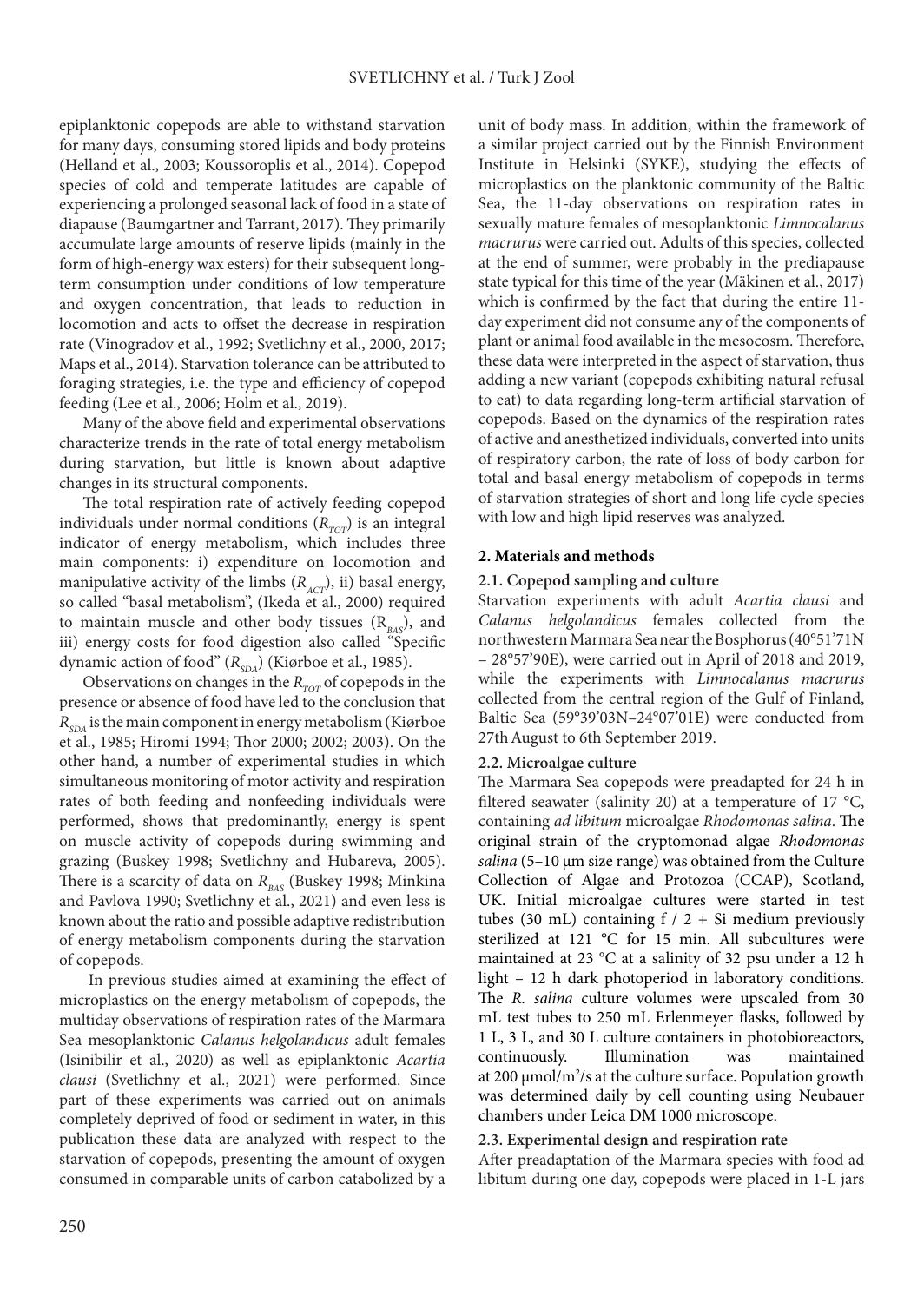with filtered (mesh size 0.2 µm) seawater free of food or sediments, with a maximum of 20 specimens per vessel for an exposure period of 4 days for *Acartia clausi* and 7 days for *Calanus helgolandicus* at 17 *°C*. During exposure, the filtered seawater exchange ratio was adjusted 100% daily. The photoperiod was 16L:8D during day. Transition of light and dark period was slowly adjusted.

Females of *Limnocalanus macrurus*, after capture in the Baltic Sea and preliminary acclimation in 80 L buckets (in situ water), were placed in 12 mesocosms (300 L tanks) with natural unfiltered brackish water (salinity 5), containing microalgae and zooplankton at typical concentrations. The water temperature in the tanks was maintained at 13 °C during all 11 days of exposure period. The photoperiod mimicked natural diurnal rhythms.

Respiration rates in both Marmara Sea species were measured at 20 °C: in *Acartia clausi* on one day before and 2, 4 days of starvation, while in *Calanus helgolandicus* on one day before and 1, 3, 5, and 7 days of starvation. Respiration rates of Baltic Sea *Limnocalanus macrurus* were measured at 14 °C on 1, 3, 5, 7, 9 and 11 days of starvation. For measuring of copepods oxygen consumption the closed, sealed chamber method (Ikeda et al., 2000) was used with glass experimental and control syringes of 2.0 mL as respirometers filled with filtered seawater to 1 mL. On each of the indicated days of the experiment, 10 active individuals of *A. clausi*, 3 individuals of *L. macrurus* and one individual of *C. helgolandicus* were selected from the vessels in which copepods were kept and gently transferred by pipette to each of the syringes in 8–12 replicates. Incubation periods averaged 2 h and 3 h for active and anesthetized females, respectively. As shown earlier, crowding up to concentrations of 10 ind ml–1 does not affect the behavior and respiration rate of Acartia (Nilsson et al., 2017).

Oxygen concentration in the syringes were determined using a luminescent dissolved oxygen sensor Hach LDOTM, combined with a small 0.3 mL flow chamber, into which water was injected from each of the syringes closed during exposure in several consecutive 0.2 mL portions to remove contaminants from the flow chamber. Oxygen concentrations were measured in the last portion of water. A similar method was used by earlier when measuring the respiratory rate of many copepods (Svetlichny and Hubareva 2005; Svetlichny et al., 2012, 2017, 2018; Isinibilir et al., 2020; Svetlichny et al., 2021). The decrease in oxygen concentration in syringes with copepods during incubation did not exceed 70% of its initial value.

The amount of oxygen associated with motor activity was determined by the difference in respiration rates between active and anesthetized individuals (Minkina and Pavlova, 1990; Svetlichny et al., 2000, 2012; 2018; 2021; Svetlichny and Hubareva, 2005). The methods of anesthesia

differed for the Marmara and Baltic species due to the variation in their ambient water salinity. For anesthesia of the Marmara copepods water in the syringes containing active individuals at the end of treatment exposure was initially replaced by a solution of magnesium chloride of isoosmotic concentration  $15 g L^{-1}$  (Svetlichny et al., 2020), and following immobilization of copepods, the solution was replaced with oxygen-saturated seawater containing half the initial concentration of magnesium chloride and distributed equally between test and control syringes in order to obtain identical initial oxygen, chemical and seston content. This was achieved by pumping water between syringes through a connecting tube. The animals in the syringes were kept in good condition due to the wide 100-μm sieve located in the upper part of the syringe.

Since the use of magnesium chloride in concentration of 15 g L–1 for anesthesia of *Limnocalanus macrurus*, which lives in the Baltic Sea with a practical salinity of about 5, was impossible, the copepods were immobilized with 0.05% MS-222 solution (Svetlichny et al., 2016) adopting the same procedure as for magnesium chloride. Results of anesthesia experiments were analyzed only for the copepods that remained inactive during the incubation but recovered their activity after being placed in clean water. Individuals that underwent anesthesia were not used in further experiments.

The amounts of oxygen consumed by active  $(R_{\mu\nu})$  and anesthetized (*Rbas*) individuals were determined by the differences in oxygen concentrations of test and control syringes expressed as  $\mu$ g O<sub>2</sub> ind<sup>-1</sup> h<sup>-1</sup>. These values of individual oxygen consumption rates were converted to carbon units for the estimation of carbon requirements of the copepods assuming that the consumption of 1 mL oxygen mobilizes 0.38 mg of organic carbon by using a respiratory quotient (*RQ*) of 0.7 for catabolism of lipids in the case of *L. macrurus*, which has large reserves of lipids in the oil sac (Figure 1). For Marmara Sea adult female copepods which lack an oil sac i.e. *A. clausi*, or possess a small oil sac, i.e. *C. helgolandicus* (Svetlichny et al., 2006), we used a conversion factor of 0.44, corresponding to a respiratory quotient (RQ) of 0.82 for mixed substrate catabolism (Auel and Werner, 2003).

To compare the starvation energy budget of the studied copepods with different body weights, we converted the obtained values of oxygen consumption rates into respired carbon and attributed them to the carbon weight of metabolically active body tissues (*CRCW<sub>tot</sub>* and *CRCW*<sub>has</sub> for active and anesthetized individuals, respectively), taking the respiratory quotient (RQ) of 0.82 at mixed composition of metabolic substrate for *Acartia clausi* and *Calanus helgolandicus*, and RQ of 0.7 for *Limnocalanus macrurus* catabolized lipid reserves (Omori and Ikeda, 1984).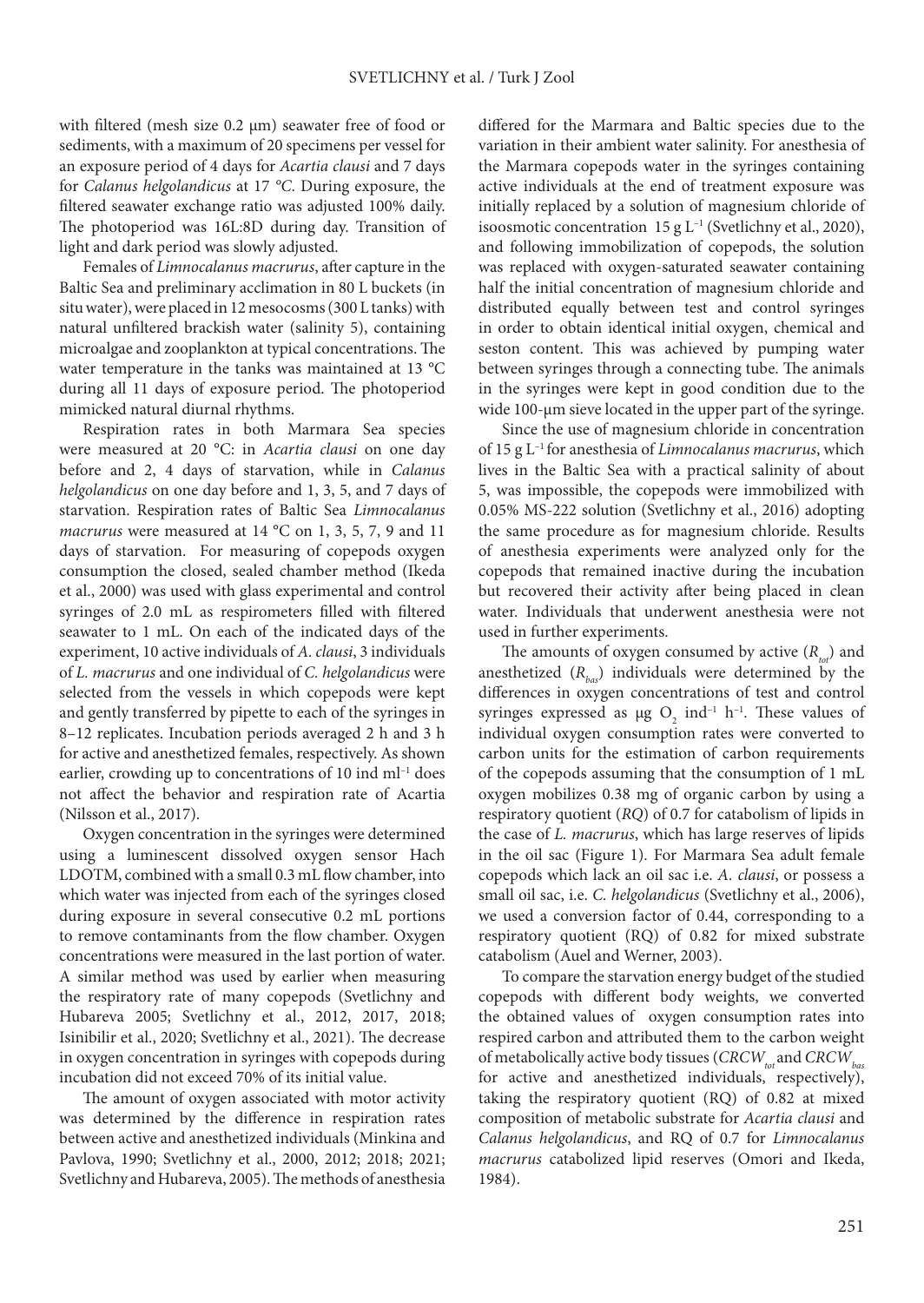

**Figure 1.** *Acartia clausi* (a), *Limnocalanus macrurus* (b) and *Calanus helgolandicus* (c). Arrows indicate anterior (1) and posterior (2) oil sacs of *L. macrurus* and oil sac of *C. helgolandicus* (3).

## **2.4. Body volume and weight of copepods**

After experiments, the total length (L<sub>tot</sub>), and length and width of the prosoma  $(l_{pr}$  and  $d_{pr}$ , respectively) in mm were determined in anesthetized copepods, from which the body volume  $V_b$  (mm<sup>3</sup>) was calculated in accordance to the empirical formula  $V_b = 0.47 \times L_{tot}^{-0.2} \times l_{pr}^{-0.93} \times d_{pr}^{-1.86}$ (Svetlichny et al., 2012). In *L. macrurus*, the length and width of the posterior oil sac and diameters of anterior sacs were also determined, by which their volume  $(V<sub>n</sub>)$ was determined using the formulas of an ellipsoid and a sphere, respectively (Figure 1).

Body wet weights (*WW*, mg) were determined according to the equation  $WW = V_b \times \rho_b$ , where  $\rho_b \approx 1.05$ mg mm<sup>-3</sup> (Mauchline, 1998).

## **2.5. Carbon body content**

Total carbon body weight (*CW<sub>tot</sub>*, μg) of copepods (Table 1) was calculated as  $CW_{tot} = (1000 \times WW \times 0.2)$  0.45, taking into account that for most calanoid copepods, which do not have large fat reserves, average dry weight (*DW*, mg) is equal to 20% of *WW* and *CW*<sub>tot</sub> averages 45% of *DW* (Mauchline, 1998).

Despite such an artificial calculation method,  $CW_{tot}$ in *Acartia clausi* (6.02 μg C) (see Table 1) was calculated as similar to the body carbon weight of *A. clausi* females obtained by other authors as a result of direct measurements (Durbin and Durbin, 1978; Kenitz et al., 2017) and generalized dependences of  $CW_{body}$  on copepod body length (Martynova et al., 2009).

Lipid stores in the body of *Acartia clausi* are very low, about 3% dry weight, however *Calanus helgolandicus* and *Limnocalanus macrurus* differ in their ability to accumulate large amounts of lipids (in the form of wax) in oil sac (see

review by Lee et al., 2006). Because waxes are the least metabolically active tissue in the body, we determined the lipid-free carbon content of copepods ( $CW_{body}$ ) to correlate respiration rates with metabolically active body mass.

In *Calanus helgolandicus* ( $V_b = 0.953 \pm 0.11 \text{ mm}^3$ ), collected for the experiments in April 2019 near the Bosphorus Strait, the volume of lipids in the oil sac was  $0.065 \pm 0.046$  mm<sup>3</sup>, in accordance with its average lipid content in females of this species of the same size studied in the area of the Bosphorus in April 2003 (Svetlichny et al., 2009). Thus, in *C. helgolandicus CW*<sub>bodysf</sub> was estimated to be 80 μg ind<sup>-1</sup>, which is also close to the measured *CW*<sub>hodysf</sub> values known for *C. helgolandicus* according to literature data. For example, the highest carbon weights of about 90 μg ind–1 in *C. helgolandicus* females from the Celtic Sea in April–March was found in specimens with a prosome length of 2.8 mm and a dry weight of up to 200 μg (Bottrell and Robins, 1984).

In *L. macrurus CWbodysf* was calculated as CW*bodysf* =  $(V<sub>b</sub>$  140.0) 0.45, taking into account that the concentration of nonlipid body substance, expressed as lipid-free dry mass per unit body volume in *L. macrurus* females in the August period equaled to ca 140 μg  $μL^{-1}$  (Vanderploeg et al., 1998). The  $CW_{tot}$  was defined as the sum of  $CW_{body}$ and  $CW_{\text{safe}}$ , where  $CW_{\text{safe}} = V_{\text{osc}} \times \rho_{\text{safe}} \times k$ , where  $\rho_{\text{safe}}$  is the density of wax esters equal to 0.86 μg mm–3 (Lewis, 1970), and  $k$  is wax ester weight / carbon content coefficient  $\approx$ 1. The total volume of the anterior and posterior oil sacs *Vos* and *Vb* at the beginning of starvation, in *L. macrurus* with body length of  $1.86 \pm 0.04$  equal to  $0.083 \pm 0.026$  mm<sup>3</sup> and, respectively  $0.428 \pm 0.037$  (Table 1), when the oil sac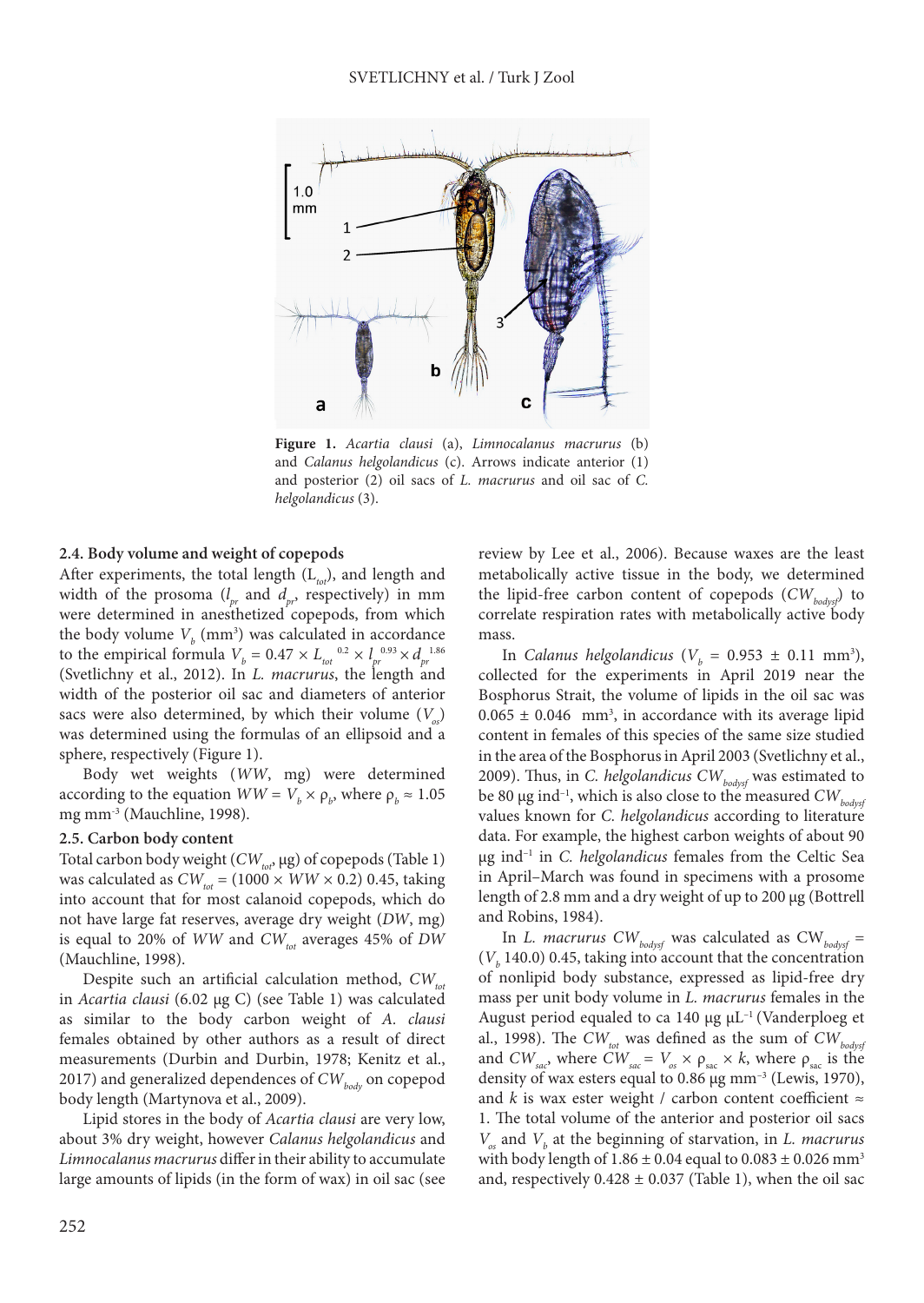### SVETLICHNY et al. / Turk J Zool

**Table 1.** Summary of the characteristics of the Marmara Sea copepods *Acartia clausi* and *Calanus helgolandicus* at 20 °C and the Baltic Sea copepod *Limnocalanus macrurus* at 14 °C. Number of replications are shown in parentheses, *L<sub>n</sub>* is the average prosome length in mm;  $\ V_{_{b}}$  is the average body volume in mm<sup>3</sup>;  $V_{_{os}}$  is the average oil sac volume in mm<sup>3</sup>;  $CW_{_{tot}}$  and  $CW_{_{bodyof}}$  are total and oil sac free (respectively) body carbon weights, µg;  $R_{_{tot}}$  and  $R_{_{bas}}$  are total and basal (respectively) respiration rates, µg  $\rm O_2$  ind h<sup>-1</sup>;  $\,$  CRCW $_{_{bot}}$  CRCW $_{_{bas}}$ and *CRCW<sub>active</sub>* are total, basal and active (respectively) respiratory carbon loss per unit of body carbon weight without carbon in oil sac, d<sup>-1</sup>; *CL<sub>tot</sub>* and *CL<sub>bas</sub>* are total and basal (respectively) cumulative respiratory carbon loss for total starvation period, μgC, and *DCL<sub>tot</sub>* and *DCL<sub>has</sub>* are total and basal (respectively) daily average weight specific body carbon losses during starvation, % of initial total carbon body weight. Mean ± standard deviation *SD*; low-case letters (a, b) denote significant variable differences among each group using Duncan's multiple range test, p *<* 0.05.

| Characteristics                                    | Acartia clausi                     |                                | Limnocalanus macrurus               |                                | Calanus helgolandicus              |                                |
|----------------------------------------------------|------------------------------------|--------------------------------|-------------------------------------|--------------------------------|------------------------------------|--------------------------------|
| Day of<br>starvation                               | $\Omega$                           | $\overline{4}$                 |                                     | 11                             | $\Omega$                           |                                |
| $L_{pr}$                                           | $0.99 \pm 0.034(18)$               | $1.02 \pm 0.03$ (19)           | $1.86 \pm 0.04$ <sup>a</sup> (39)   | $1.76 \pm 0.08^{b}$ (33)       | $2.66 \pm 0.08$ (21)               | $2.68 \pm 0.09$ (23)           |
| $V_{\scriptscriptstyle b}$                         | $0.061 \pm 0.007$ (37)             |                                | $0.428 \pm 0.037(39)$               | $0.39 \pm 0.041(33)$           | $0.953 \pm 0.11(44)$               |                                |
| $V_{_{os}}$                                        |                                    |                                | $0.083 \pm 0.026(11)$               | $0.060 \pm 0.018(12)$          | $0.065*$                           |                                |
| $CW_{\text{tot}}$                                  | 6.0                                |                                | 98                                  |                                | 115                                |                                |
| $\mathit{CW}_{\mathit{bodysf}}$                    | 6.0                                |                                | 31                                  |                                | 80                                 |                                |
| $R_{\rm tot}$                                      | $0.094 \pm 0.014$ <sup>a</sup> (8) | $0.037 \pm 0.004^b(12)$        | $0.363 \pm 0.053$ <sup>a</sup> (12) | $0.189 \pm 0.031^{b}(12)$      | $1.15 \pm 0.094$ <sup>a</sup> (9)  | $0.70 \pm 0.19^{b}(9)$         |
| $R_{\rm{\it{bas}}}$                                | $0.032 \pm 0.006$ <sup>a</sup> (4) | $0.022 \pm 0.003^{b}(5)$       | $0.141 \pm 0.0152$ (12)             | $0.152 \pm 0.036(12)$          | $0.497 \pm 0.11$ <sup>a</sup> (8)  | $0.249 \pm 0.08^b(4)$          |
| $R_{\scriptscriptstyle act}$                       | $0.052 \pm 0.008$ <sup>a</sup> (4) | $0.011 \pm 0.003^{b}(5)$       | $0.223 \pm 0.057$ <sup>a</sup> (12) | $0.038 \pm 0.032^b(12)$        | $0.652 \pm 0.186$ <sup>a</sup> (8) | $0.391 \pm 0.118^{b}(4)$       |
| $CRCW_{_{tot}}$                                    | $0.123 \pm 0.017$ <sup>a</sup>     | $0.048 \pm 0.006^{\mathrm{b}}$ | $0.079 \pm 0.011$ <sup>a</sup>      | $0.039 \pm 0.008^{\mathrm{b}}$ | $0.114 \pm 0.009^a$                | $0.072 \pm 0.014^{\mathrm{b}}$ |
| $\textit{CRCW}_{\ensuremath{\mathit{bas}}\xspace}$ | $0.041 \pm 0.008$ <sup>a</sup>     | $0.028 \pm 0.004^{\mathrm{b}}$ | $0.031 \pm 0.008$                   | $0.035 \pm 0.007$              | $0.069 \pm 0.019$ <sup>a</sup>     | $0.025 \pm 0.008^{\mathrm{b}}$ |
| $\textit{CRCW}_{\textit{active}}$                  | $0.082 \pm 0.012$ <sup>a</sup>     | $0.017 \pm 0.006^{\mathrm{b}}$ | $0.048 \pm 0.012$                   | $0.004 \pm 0.003$              | $0.065 \pm 0.005^{\rm a}$          | $0.045 \pm 0.013^{\mathrm{b}}$ |
| $CL_{_{tot}}$                                      |                                    | $1.3**$                        |                                     | 22.3                           |                                    | $42.0**$                       |
| $CL_{\rm{bas}}$                                    |                                    | $0.6***$                       |                                     | 12.0                           |                                    | $15.2**$                       |
| $DCL_{_{tot}}$                                     | $5.1 \pm 2.1$ <sup>**</sup>        |                                | $2.2 \pm 0.7$                       |                                | $5.1 \pm 1.1***$                   |                                |
| $DCL_{\underline{bas}}$                            | $2.9 \pm 0.3**$                    |                                | $1.2 \pm 0.1$                       |                                | $2.0 \pm 0.4**$                    |                                |

· Data from Svetlichny et al. (2009).

\*\* Values are reduced from 20 to 17 °C using the temperature coefficient  $Q_{10} = 2$  (Svetlichny et al., 2018).

free body volume was 0.345 mm<sup>3</sup> and  $CW_{_{bodyof}}$  was 31 μg C while *CW<sub>tot</sub>* was 98 μg C. For comparison, in *L. macrurus* from Lake Michigan with the same prosoma length (1.73–1.80 mm) and body volume of 0.29–0.33 μL the maximum lipid concentration in the body (also noted at the end of August), was approximately 280 μg  $μL<sup>-1</sup>$ , which corresponds to approximately  $81-92 \mu g$  C ind<sup>-1</sup>, relatively close to the concentration of lipids (67 μg C) accumulated in the sacs by *L. macrurus* females in our experiments.

### **2.6. Statistical analysis**

All data were tested for normality with the Shapiro–Wilk test and homogeneity of variances by Levene's test, and treated using one-way ANOVA. Means were compared by the two-tailed Student's t-test (p *<* 0.05) and Duncan's multiple range test (DMRT) using SPSS software (SPSS for Windows 11.5; SPSS Inc., Chicago, IL, USA). Duncan's multiple range test (DMRT) is a posthoc test to measure differences between pairs of means (shown as a, b, c, etc., in relevant figures below). In this test, whilst same letters denote no significant difference, different letters indicate significant differences among pairs of means. Values presented in the figures and tables are means ± standard deviations SD. All values presented as percentage were arc cosine transformed before performing any statistical test.

## **3. Results**

### **3.1. Body size and volume**

In the Marmara Sea copepods *Acartia clausi* and *Calanus helgolandicus* subjected to enforced starvation for 4 and 7 days, respectively, body length and volume (Table 1) did not have significant changes. On the contrary, in *Limnocalanus macrurus* during the 11 days of starvation, *L pr* significantly decreased (by 5%) from  $1.86 \pm 0.049$  to  $1.75 \pm 0.089$  mm (n  $= 48$ , p < 0.05), however, the corresponding 9% decrease in the body volume from  $0.43 \pm 0.04$  to  $0.39 \pm 0.04$  mm<sup>3</sup> was not significant. Almost 30% decrease in the total volume of the anterior and posterior oil sacs from  $0.083 \pm 0.026$  to  $0.060 \pm 0.018$  mm<sup>3</sup> turned out to be non-significant. Only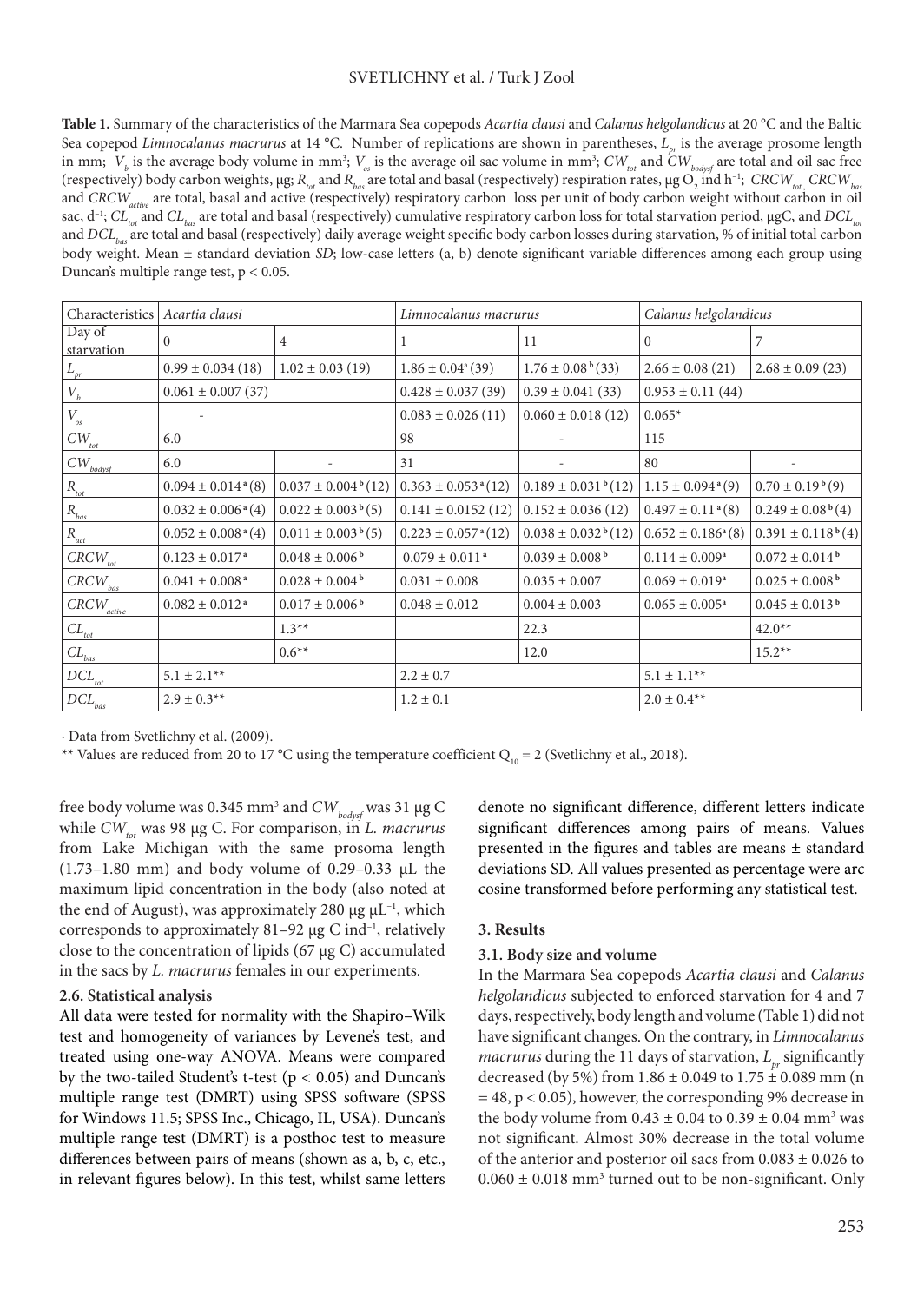the volume of the two anterior sacs significantly ( $p < 0.05$ ) decreased (2.7 times) from  $0.017 \pm 0.012$  to  $0.0062 \pm 0.006$  $mm<sup>3</sup>$ .

#### **3.2. Respiration experiment**

The results of respiration experiments indicate that *R<sub>tat</sub>* (μg)  $O_2$  ind h<sup>-1</sup>) in all studied species decreased evenly during the starvation (Figure 2).

 For the Marmara Sea copepods *A. clausi* and *C. helgolandicus*,  $R_{tot}$  at the end of starvation significantly  $(p < 0.01)$  decreased by 2.5 and 1.6 times, respectively, compared to the  $R_{tot}$  of individuals feeding on microalgae before starvation  $0.094 \pm 0.014$  and  $1.15 \pm 0.094$  (Table 1).

In *L. macrurus*,  $R_{tot}$  decreased by 1.9 times during the 11 days of starvation. Simultaneously, R*bas* in L. macrurus had no significant differences, as well as in other species during the period of starvation. However, starving individuals of *A. clausi* and *C. helgolandicus*, displayed an  $R<sub>bar</sub>$  approximately 30% lower ( $p < 0.01$ ) than in specimens fed before starvation. Due to the significant decrease in R*tot* and insignificant changes in R*bas*, R*act*, calculated as R*tot* - R*bas*, in *A. clausi* and *L. macrurus* decreased during starvation by 4.7 and 6.0 times, respectively, and in *C. helgolandicus* R<sub>act</sub> decreased only by 1.7 times (Table 1). The metabolic range of activity, calculated as the  $R_{tot}$ :  $R_{hot}$ ratio, also decreased greatly by 1.7 times in *A. clausi* and 2.1 times in *L. macrurus* (p < 0.01), with the exception of *C. helgolandicus*, in which no significant changes of  $R_{tot}$ : *Rbas*ratio were observed during 7 days of starvation (Figure 2).

The *CRCW*<sub>tot</sub> were very similar in *A. clausi* and *C. helgolandicus* individuals (Table 1) that consumed food prior to starvation (0.123 and 0.114  $d^{-1}$ , respectively) but decreased significantly ( $p < 0.001$ ) 2.5 times to 0.048 d<sup>-1</sup> in *A. clausi*, while in *C. helgolandicus CRCW<sub>tot</sub>* decreased to a lesser extent from 0.114 to 0.07 d–1. In *Limnocalanus* 

*macrurus*, *CRCW*<sub>tot</sub> decreased significantly ( $p < 0.001$ ) almost to the *CRCW*<sub>bas</sub> level from 0.079 to 0.039 d<sup>-1</sup>.

The CRCW*bas* showed no significant correlation with starvation time in *L. macrurus* while CRCW*active*, calculated as CRCW*tot* - CRCW*bas* decreased during starvation by 12 times. In *A. clausi* and *C. helgolandicus* CRCW<sub>bas</sub> decreased during starvation in comparison with feeding period by 1.5 and 2.8 times, respectively, while CRCW*active* decreased by 4.7 and 1.7 times (Table 1).

The average values of  $CL_{tot}$  and  $CL_{bas}$  and  $DC_{Ltot}$  and *DCLbas* calculated on the basis of respiration rates of active and anesthetized individuals as well as cumulative losses of carbon during starvation normalized to the temperature of keeping three species (17 **°**C for *A. clausi* and *C. helgolandicus* and 13 **°**C for *L. macrurus*) are shown in Table 1, and the dynamics of the average daily carbon losses during starvation in % of its initial carbon content in copepod bodies is shown in Figure 3. The total average daily carbon loss during starvation in *L. macrurus* was 2.2 μg С, while in both Black Sea species **(***A. clausi* and *C. helgolandicus*) they were equal to 5.1 μg С.

#### **4. Discussion**

## **4.1. Comparative evaluation of respiration rate of fed copepods before starvation**

The  $R_{tot}$  of the studied copepods from the Marmara Sea; *Acartia clausi* and *Calanus helgolandicus* measured the day prior to the starvation period at a temperature of 20 °C were equal to 0.094  $\pm$  0.014 and 1.15  $\pm$  0.094 μg O<sub>2</sub>  $ind<sup>-1</sup> h<sup>-1</sup>$ , respectively, which is within the range of results obtained by other authors at the same temperature of 20 °C (Hubareva et al., 2008; Svetlichny et al., 2000; 2010).

*R*<sub>tot</sub> of the copepod *Limnocalanus macrurus* on the first day was equal to  $0.363 \pm 0.053$  µg O<sub>2</sub> ind<sup>-1</sup> h<sup>-1</sup> at 14 °C. It can be assumed that, like in the Marmara Sea species,



**Figure 2.** Changes in Total (**●**, black lines), Basal (**○**,blue lines) and Active (**▲**, red lines) respiration in the Marmara Sea copepods *Acartia clausi* (A) and *Calanus helgolandicus* (B), and the Baltic Sea *Limnocalanus macrurus* (C) during starvation. Low-case letters (a, b and c) are the significant variable differences from Duncan's multiple range test (DMRT), p *<* 0.05.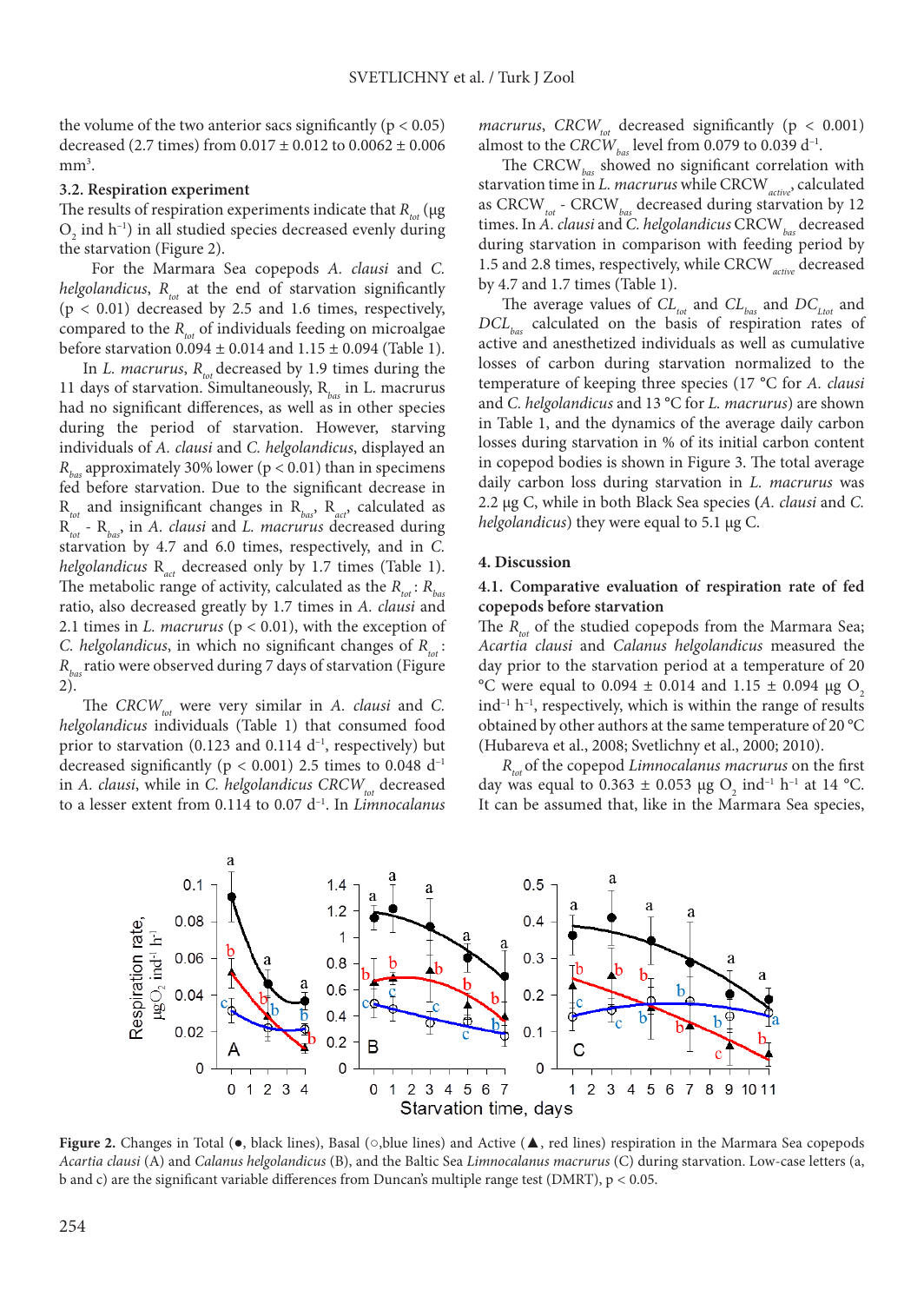

**Figure 3.** Total to basal respiration rate ratio in *Acartia clausi* (red line), *Limnocalanus macrurus* (black line) and *Calanus helgolandicus* (blue line). Note, the  $R_{tot}$ :  $R_{bas}$  ratio values may differ from values given in Table 2, since they were calculated from the results of the experiments in which the values of  $R_{tot}$  and  $R_{hot}$  were obtained from the same individuals (see details in Materials and Methods section). Low-case letters (a, b) signify the significant variable differences from Duncan's multiple range test (DMRT),  $p < 0.05$ .

*R<sub>tot</sub>* of starving *L. macrurus* was significantly less than for actively feeding specimens. However, the *R<sub>tot</sub>* values obtained in our study were close to or even greater than previously estimated by other authors. Thus, in adult *L. macrurus* from Arctic lakes, the respiration rate was 0.165 μg O2 ind–1 h–1 at 15 °С (Roff, 1973). In adult *L. macrurus* from the Kara Sea, the respiration rate was 5.02  $\rm \mu L\, O_{2}$  ind $^{\rm -1}$ day–1 at 8 °C (Drits et al., 2016) which means approximately 0.27 μg O<sub>2</sub> ind<sup>-1</sup> h<sup>-1</sup>. If this value to adjust to 14 °C using the temperature coefficient  $Q_{10} = 2.2$  (Roff, 1973), then the  $R_{tot}$  of these individuals will be approximately 0.43 μg  $O_2$  ind<sup>-1</sup> h<sup>-1</sup>. This value turned out to be higher than our result of 0.363  $\mu$ g O<sub>2</sub> ind<sup>-1</sup> h<sup>-1</sup>; however, if we take into account differences in the dry weights of individuals from the Kara Sea (i.e. 0.226 mg) (Drits et al., 2016) and our experiment (approximately 0.14 mg), the weight-specific respiration rate of *L. macrurus* from the Kara Sea would then be equivalent to 1.9 μg  $O_2$  mg<sup>-1</sup> h<sup>-1</sup>. So, it is lower than for adult females at the beginning of our experiment (2.6 μg O<sub>2</sub> mg<sup>-1</sup> h<sup>-1</sup>).

# **4.2 Effect of starvation on copepod respiration rate**

During starvation, all copepod species studied here demonstrated a significant decrease in *R<sub>tot</sub>* (Figure 1). The decrease in Rtot was fastest in species with a short life cycle i.e. *Acartia clausi* (15% of initial level d<sup>-1</sup>) during 4 days of starvation, while in both *Limnocalanus macrurus* and *Calanus helgolandicus* with a long life cycle, the daily

decrease in  $R_{tot}$  was 4.4 and 5.5%, respectively, of the initial oxygen consumption level during 11 and 7 days of starvation, respectively. For comparison, similar trends in decreasing respiration rates were obtained earlier for *A. clausi* by Conover (1956) (about 10% per day from baseline) and about 5% per day in copepods with a long development cycle, *Calanus cristatus* (Ikeda, 1971), *Calanus plumchrus* (Ikeda, 1977) and *Pseudocalanus newmani* (Tsuda, 1994), during 11, 12 and 15 days of starvation, respectively.

 The decrease in the respiratory rate of copepods deprived of food is usually explained by a decrease in their feeding activity i.e.  $R_{sd}$ , not attaching importance to the possible effect of a change in locomotor activity. For example, respiration rates of feeding copepods *Acartia tonsa* (Kiorboe et al., 1985) and *Oithona davisae* (Hiromi, 1994) were about 1.4 times higher than those of unfed animals. In feeding *A. clausi* and *Calanus finmarchicus*  respiration rates exceeded levels of starved copepods by 1.6–2.8 times (Thor, 2000, 2002, 2003). In the experiments of Lehetter et al. (2016), a decrease in the respiration rate of *Pseudodiaptomus annandalei* within 8 h was also interpreted as a result of starvation. However, in studies that accounted for the motor activity of copepods, a high  $R_{sda}$  value of up to 85%  $R_{tot}$  was found only in individuals with very low motor activity, while in actively swimming individuals the  $R_{SDA}$  value decreased to 10% of  $R_{tot}$ (Svetlichny and Hubareva, 2005).

However, as shown by experiments (Thor, 2000, 2002, 2003) the effect of SDA lasts no more than a day after eating. This can probably explain the fact that  $R_{\text{base}}$  in *A*. *clausi* and *C. helgolandicus* feeding before starvation was 30% higher than during the period of starvation. It is important to note that during multiday starvation,  $R_{\text{base}}$  of studied species varied within a very narrow range. This may indicate the maintenance of the amount of body tissues that consume energy at rest.

Consequently, the revealed features of the *R<sub>tot</sub>* trends (Figure 2) of copepods during starving period can only be explained by a decrease in  $R_{\alpha\beta}$  namely locomotor activity. This was partially confirmed by the study by Isinibilir et al. (2020) in which the change in the respiration rate of *C. helgolandicus* correlated with the change in the motor activity of these copepods; however, more complete data with respect to the effect of starvation on copepod behavior were obtained by Holm et al. (2019). Starvation has been shown to have a greater effect on the locomotor activity of foraging species such as *Acartia*. From a physiological point of view, such a response to starvation by copepods can be explained by the rapid depletion of short-term energy substrates that provide muscle activity. In *A. clausi*  $R_{tot}$ :  $R_{hot}$  ratio (2.7), as an indicator of their locomotor activity, during 4 days of starvation decreased by 1.7 times (Figure 3).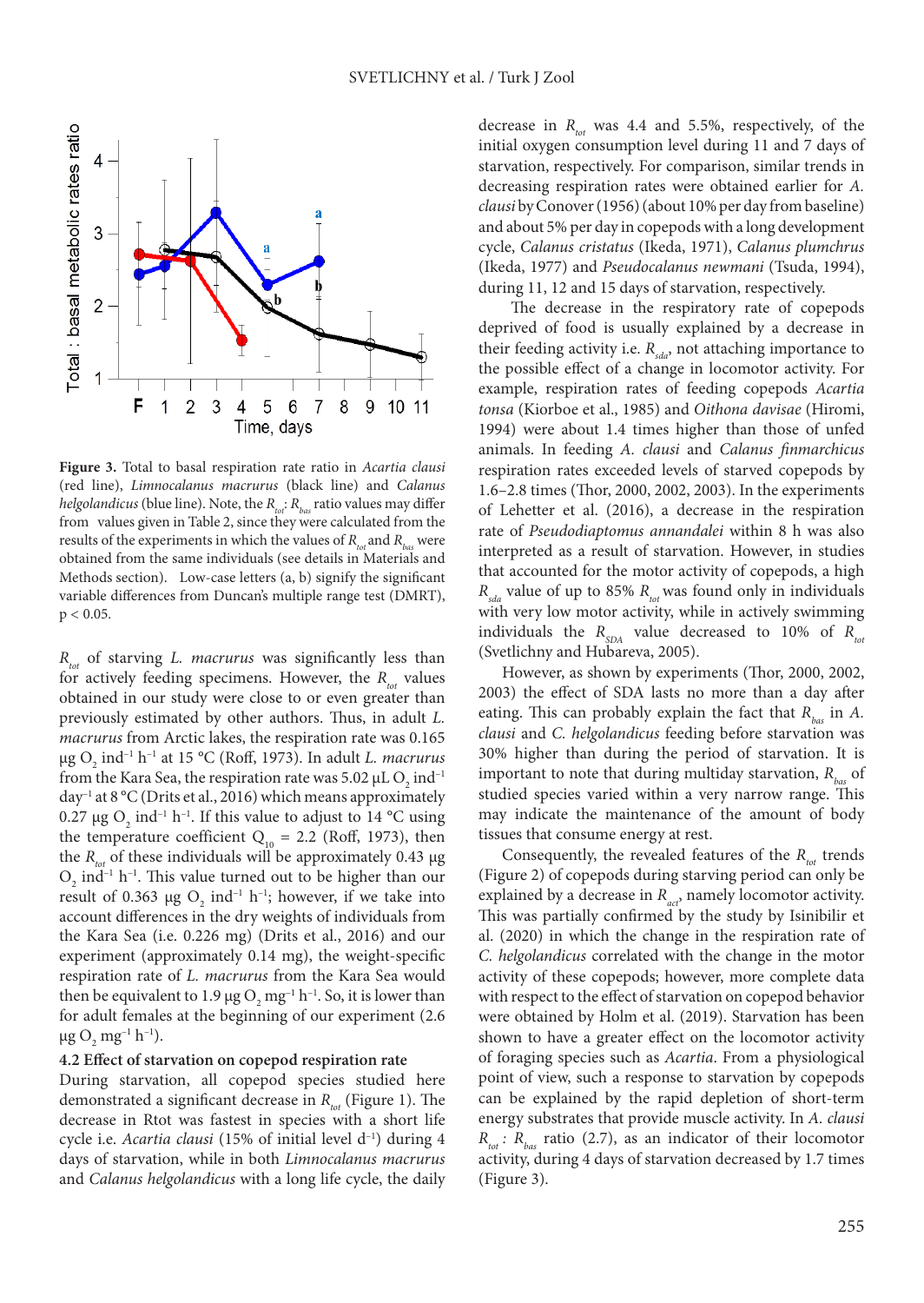Unlike *A. clausi*, the long lifespan *L. macrurus* are capable of accumulating significant lipid reserves, up to 67% of the dry body weight in oil sacs (Vanderploeg et al., 1998). At the beginning of our experiment, *L. macrurus* females displayed an average lipid content of 51 % of body dry weight. Probably due to the large reserves of lipids, the  $R_{tot}$ :  $R_{hot}$  ratio in this species decreased more slowly than in *A. clausi* (Figure 3). Nevertheless, within 11 days of starvation,  $R_{tot}$  in *L. macrurus* decreased to the  $R_{hot}$  level due to an almost 6-fold decrease in  $R_{\text{act}}$  (Table 1).

Probably, such a change in the respiration rate of *Limnocalanus macrurus* can also be associated with a natural seasonal change in their activity. In the Baltic Sea in late summer and early September, adult *L. macrurus*, which accumulate many lipids, sink into the deep layers, where they can "suffer from starvation" in quasi-diapause state (Mäkinen et al., 2017). The same changes in the activity of *L. macrurus* were noted by Hirche et al. (2003) in the Kara Sea in August–September 1999.

The life cycle of *Calanus helgolandicus* also includes a diapause phase in the summer, the least productive period at sea throughout the year. However, in contrast to *L. macrurus*, only preadult copepodites of *C. helgolandicus* that have accumulated sufficient lipid reserves undergo diapause. Females, on the other hand, can only use up lipid reserves remained for egg production. A feature of *C. helgolandicus* females in the Black Sea (from which they enter the Sea of Marmara) is that they undertake daily vertical migrations from the near-surface layer, where they actively feed in the dark, into deep cold and hypoxic layers above the hydrogen sulfide zone in the daytime (Nikitin and Malm, 1932). During daytime they do not eat (Flint, 1989), but must maintain sufficient locomotor activity to avoid descending in hydrogen sulfide layers and to be able to rise to the surface of the sea in the evening (Svetlichny et al., 2018). This probably explains the absence of significant changes in the  $R_{tot}$ :  $R_{bas}$  ratio in this species during starvation (Figure 3).

# **4.3. Carbon budget change during starvation**

Conversion of oxygen values respired by copepods to respiratory carbon loss per unit of body carbon weight oil sac led to unexpected results. Despite the 15-fold difference in body weight (Table 1), the *CRCW<sub>tot</sub>* values were very similar in Marmara copepods fed before starvation (about 0.12 d<sup>-1</sup>), as well as for *CRCW*<sub>bas</sub> during the entire starvation period (Table 1). In *Limnocalanus macrurus*, *CRCW<sub>tot</sub>* at 14°C was almost 1.5 times lower than for Marmara Sea copepods  $(0.08 d<sup>-1</sup>)$ . However, if we convert this value to a temperature of 20 **°**C applying a temperature coefficient of Q<sub>10</sub> = 2.2 (Roff, 1973) the *CRCW<sub>tot</sub>* values in *L. macrurus* also increase by about 1.5 times to the values  $0.12 \text{ d}^{-1}$ obtained for the Marmara Sea species at 20 **°**C.

As a result, *CRCW<sub>tot</sub>* was in an isometric relationship with *CW*<sub>hodysf</sub> with an exponent of about 1 (Figure 4). This

differs from the theoretically substantiated allometric dependence of copepod energy metabolism on body mass, in the form of a power equation with exponent 07–08 (Ikeda et al., 2001). However, the slope of the *CRCW*<sub>tot</sub> regression line for the total carbon content in the body of copepods, including the mass of lipid reserves, turned out to be 0.83 (Figure 4). This observation deserves special attention to the possible differences in the allometric dependences of the respiratory rate on the body weight of animals with different contents of metabolically inert components, which is however beyond the scope of our study.

To compare the rates of body carbon loss during the starvation period in the studied species, we calculated the cumulative increases in their total and basal respiratory carbon expenditures (Figure 5), and the average daily carbon loss in total and basal metabolism over the entire starvation period *DCL<sub>tot</sub>* and *DCL<sub>has</sub>*, respectively (see Table 1). Thus, we were able to distinguish two types of starvation responses.

The first type is typical for such species as *Acartia clausi*, which do not have large lipid stores (approximately 3% of dry mass, see review data Lee et al., 2006), after 4 days of starvation, while total loss of body carbon was expected to be about 20.7% and basal 10.4%, respectively, of the initial quantity (Figure 5) the average daily carbon losses were in fact found to be equal of app 5.1 and 2.6%, respectively (Table 1). Similar values for the daily rate of loss of body carbon (3.8% of initial weight) or dry weight (4.8% of initial weight) were established during experimental starvation at days 15 and day 10 for *Pseudocalanus newmani* (Tsuda, 1994) and *Eudiaptomus gracilis* (Koussoroplis et al., 2014), respectively. Copepods, including some marine coastal and estuarine species, are not adapted to the economical use of energy resources and generally cannot withstand long-term starvation (Lee et al., 2006).

During our experiments, a high rate of body carbon expenditure (5.1% of the initial daily rate) was also found in *Calanus helgolandicus* females. During 7 days of starvation at 17 **°**C, estimated carbon loss was calculated as 42.0 μg C, approximately 36.5% of the total body carbon (Figure 5), or 75.1% of carbon content in reserved lipids. It should be noted that in the Black Sea, *C. helgolandicus* spend most of the day in deep mixed layers at a temperature of about 8 **°**C, which allows them to efficiently regulate the daily energy balance in order to restore energy resources even with the relatively low productivity of this sea. But in the Sea of Marmara, where large females  $(2.5 <$  Lpr  $< 2.8$  mm) enter via the Black Sea current, the lower layers are formed by Mediterranean waters at a constant temperature of 15 **°**C. Due to the higher temperature, the expenditure portion of the copepod energy balance increases. Therefore, as shown **(**Svetlichny et al., 2006), *C. helgolandicus* in the Sea of Marmara cannot accumulate lipids in the oil sac and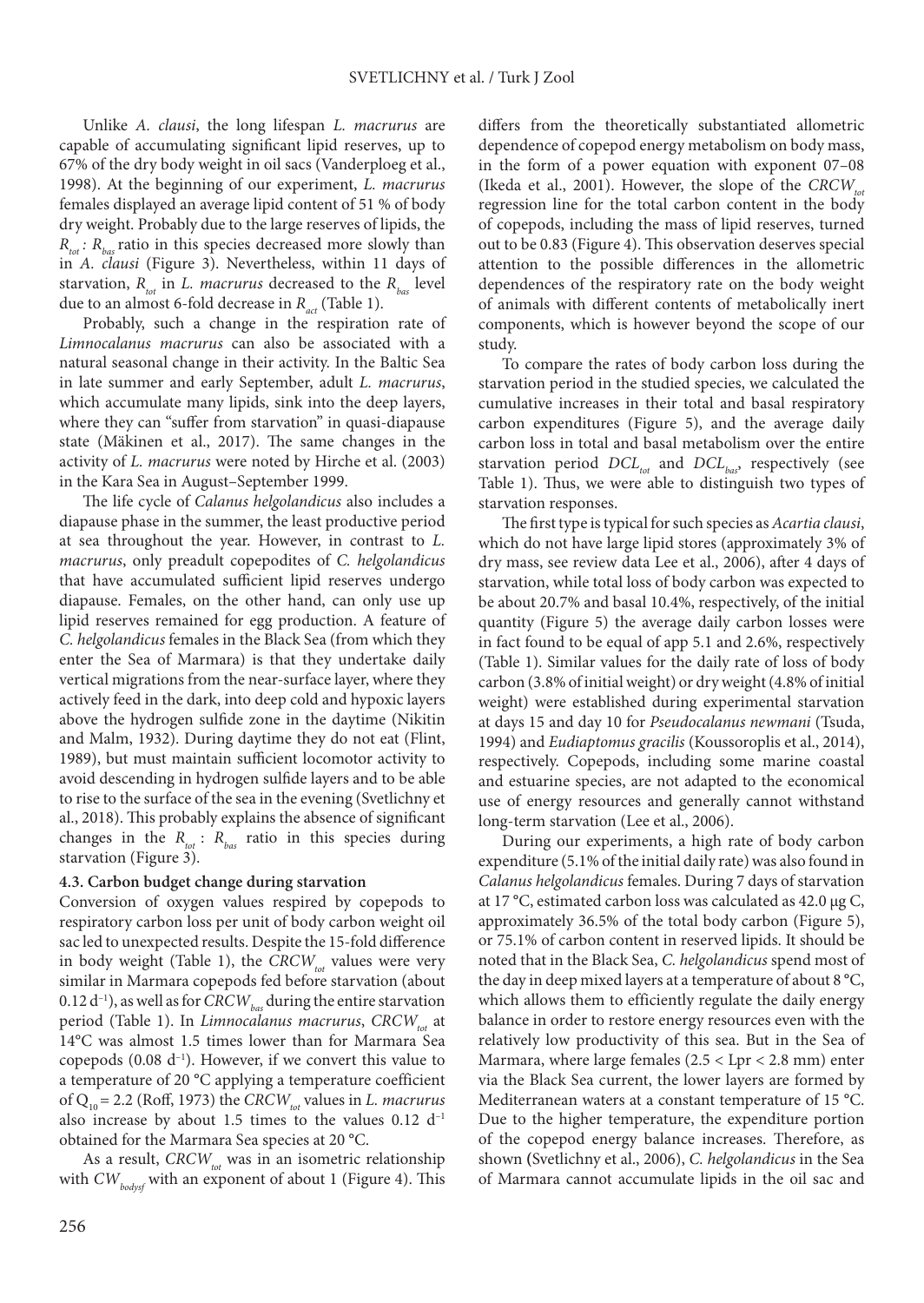

**Figure 4.** Relationship between *CRCW<sub>tot</sub>* of *Acartia clausi* (Ac), *Limnocalanus macrurus* (Lm) and *Calanus helgolandicus* (Ch) on the first day of experiments with carbon body weight excluding oil sacs (**●**, **▬**) and total carbon content in the body of copepods (**●**, -----).



**Figure 5.** Respiratory carbon cumulative losses in accordance with the respiration rates of active (A) and anesthetized (B) individuals of *Acartia clausi* (Ac) and *Calanus helgolandicus* (Ch) during starvation, recalculated for a temperature of 17 °C, and a similar increase in respiratory losses of carbon in *Limnocalanus macrurus* (Lm) at 13 °C.

individuals of the generations developing in the Sea of Marmara exhibit reduced body sizes (Isinibilir et al., 2009).

The second type of starvation was found in *Limnocalanus macrurus*, which has large reserves of lipids, in which the total respiratory energy expenditure during the 11 days of starvation at 13 **°**C was measured as 22.3 μg С, of which 12 μg С was spent for basal needs (Figure 5). Thus, the total loss of carbon amounted to 33% of oil sac content. Oil sacs were consumed at an average rate of 2.2%  $\frac{day^{-1}}{dt}$  of the original carbon content in the body. Our preliminary statistically unconfirmed data indicate a possible decrease in sac volume during 11 days of starvation by 0.023 mm<sup>3</sup>, or about 20 μg C, which is close to the respiratory carbon consumption rate (Table 1), but this data require additional verification.

Compared to starvation of other lipid rich copepods, the rate of daily carbon loss per day in *Limnocalanus macrurus* (2.2% of initial content day<sup>-1</sup>) is higher than the rates of daily lipid consumption in *Calanus cristatus*, which lost about  $1.6\%$  C day<sup>-1</sup> (Ikeda 1971), and in *Calanus glacialis*, which lost 1.3% (Hirche and Bohrer, 1987) and 1.6% (Båtmstedt and Tande, 1985) body C  $d^{-1}$ . During a 60-day starvation period, *Gaussia princeps* lost 1.7% of total lipids or approximately 0.8% of initial body C day–1 (Lee and Barnes, 1975). In the wintering *Euchaeta norvegica* and *Calanus glacialis*, starvation during 60 and 77 days was accompanied by a loss of 0.8 and 1.05% of initial body C day–1 (Lee, Barnes 1975 and Hirche and Kattner, 1993) respectively, while during the 4 months of summer-fall diapause in *Calanus finmarchicus*, stored fat decreased at a rate of about 0.4% of body carbon per day (Pasternak et al., 2001). Note, however, that all the above observations by other authors describe starvation of copepods at temperatures much lower than in our experiments (13 °C**)**.

However, for the stenothermic glacial relict *Limnocalanus macrurus*, 13 °C is similar to the upper limit of temperature tolerance. According to literature data, the optimal habitat temperature of this species is 1–8 °С, the maximum can reach 17–18 °С, but usually during daily migrations, animals do not cross the 13 °С isotherm (Hutchinson, 1967; Vezhnovets, 1984; Aispure, 2006) and can be present in deep layers (Mäkinen et al., 2017) at a temperature of approximately 4–5 °C *(*Vuori et al., 2015). Considering the ability of *L. macrurus* during starvation to reduce total levels of energy metabolism to basal, at a temperature of 5 °C, the daily carbon loss in this species can decrease, according to our estimates, to 0.7%, which is quite consistent with the regimes of nonlethal starvation of Arctic calanoid copepods (Hatlebakk et al., 2019). With such low energy requirements, the energy reserves of lipids in oil sac of *L. macrurus* would be enough for 98 days of starvation without the need to consume the main tissues of the body. Thus, our results indicate that species capable of accumulating energy substrates for surviving prolonged food scarcity, such as *Limnocalanus macrurus*,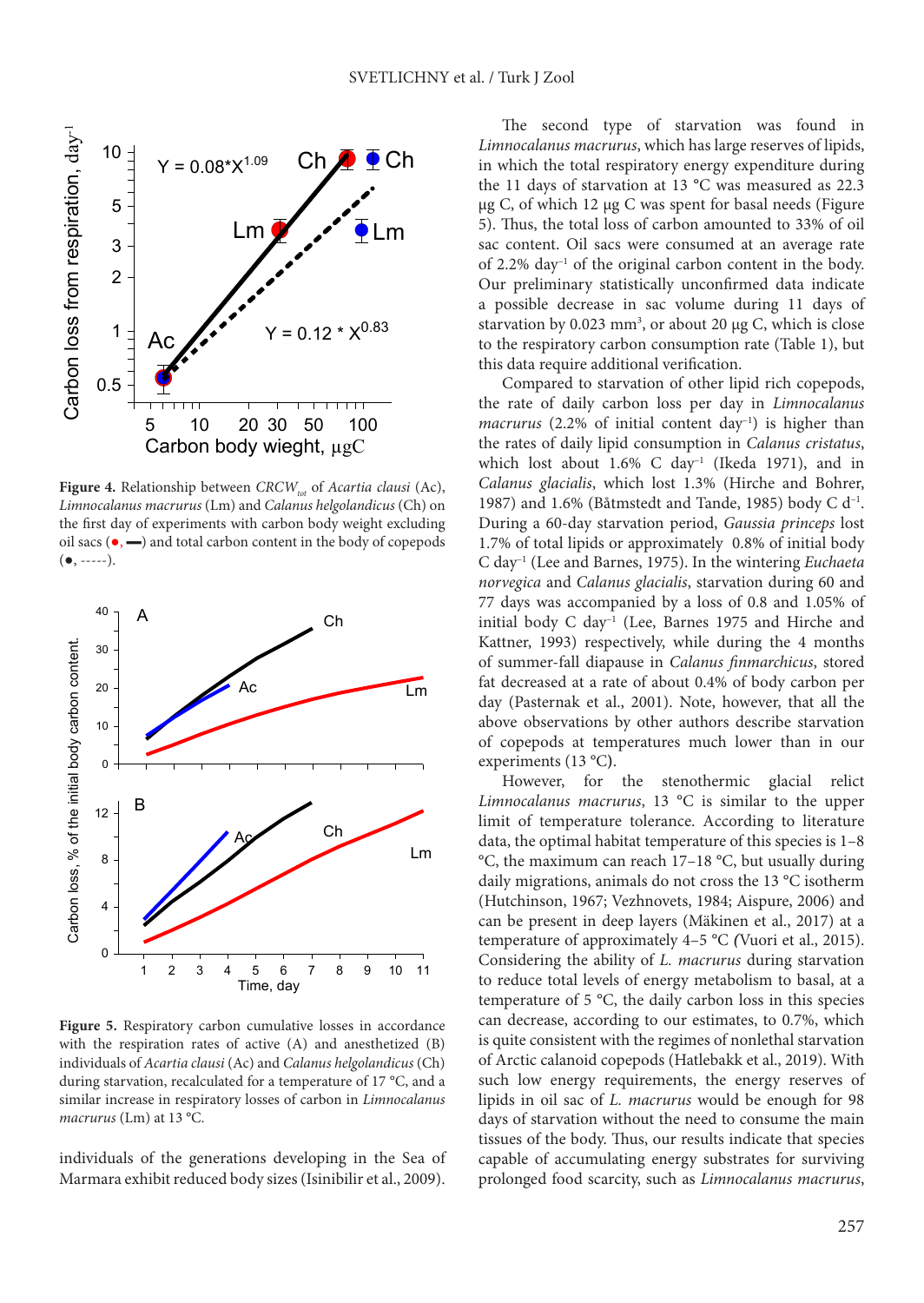can use up reserves more economically during starvation, in comparison to epiplanktonic copepods *Acartia clausi* with short life cycles, or *Calanus helgolandicus* females in the spawning phase. However, regardless of their ecology, variations in energy budget expenditure of copepods occur due to modifications in utilization for locomotor activity at a very conservative level of basal metabolism. This is probably due to the fact that the duration of our experiments did not exceed the sublethal limits of starvation duration of the studied species. Longer-term experiments enable the determination of the thresholds at which adaptive changes in the basal metabolism of copepods arise**.**

#### **Abbreviations**

 $L_{\mathit{pr}}$ : prosome length,  $V_{\mathit{b}}$  : body volume,  $V_{\mathit{os}}$ : oil sac volume, *Vbsf* : sac free body volume, *WW* : wet weight, *DW* : dry weight,  $CW_{tot}$ : total body carbon weight,  $CW_{sac}$ : carbon weight of wax in oil sac,  $CW_{\text{body}}$  *coil sac free body carbon* weight,  $R_{tot}$ : total respiration rate,  $R_{bas}$ : basal respiration rate,  $R_{\text{net}}$ : active metabolic rate, "scope of activity" ( $R_{\text{tot}}$  -*R<sub>has</sub>*), *CRCW*<sub>tot</sub>: daily total respiratory carbon loss per unit of body carbon weight weight oil sac, *CRCW*<sub>has</sub>: daily basal respiratory carbon loss per unit of body carbon weight

#### **References**

- Aišpure G (2006). Copepod *Limnocalanus macrurus* mating in relation to vertical migrations and aspects of feeding rates in the Bothnian Sea (Baltic Sea). In: IEEE US/EU Baltic International Symposium, 2006; Lithuania, pp. 1-9. doi:10.1109/BALTIC.2006.7266164.
- Auel H, Werner I (2003). Feeding, respiration and life history of the hyperiid amphipod Themisto libellula in the Arctic marginal ice zone of the Greenland Sea. Journal of Experimental Marine Biology and Ecology 296 (2): 183-197. doi:10.1016/S0022- 0981(03)00321-6
- Båmstedt U, Holt MR (1978). Experimental studies on the deep-water pelagic community of Korsfjorden, Western Norway. Prey-size preference and feeding of *Euchaeta norvegica* (Gopepoda), Sarsia, 63(4), 225- 236. doi:10.1080/00364827.1978.10411344
- Baumgartner MF, Tarrant AM (2017). Physiology and ecology of diapause in marine copepods. Annual Review of Marine Science 9: 387-411. doi:10.1146/annurev-marine-010816–060505.
- B**å**mstedt U, Tande KS (1985). Respiration and excretion rates of *Calanus glacialis* in arctic waters of the Barents Sea. Marine Biology 87 (3): 259-266.
- Bottrell HH, Robins DB (1984). Seasonal variations in length, dry weight, carbon and nitrogen of *Calanus helgolandicus* from the Celtic Sea. Marine Ecology Progress Series 14: 259-268.

weight oil sac, *CRCW<sub>active</sub>* : daily basal respiratory carbon loss per unit of body carbon weight oil sac, *CCL<sub>tot</sub>* : total cumulative respiratory carbon loss during starvation, *CCLbas* : basal cumulative respiratory carbon loss during total time of starvation,  $DCL_{tot}$ : total daily average weight specific body carbon losses during starvation, % of initial total carbon body weight,  $DCL<sub>bas</sub>$ : basal daily average weight specific body carbon losses during starvation, % of initial total carbon body weight.

#### **Contribution of authors**

L.S., M.I. and A.K. designed the experiment. L.S., M.L., O.S., L.S., E.T., K.M.E. conducted the experiment. K.M.E. performed the statistical analysis of the data. L.S., Y.G., O.S., A.L., M.L., K.M.E., G.C. prepared the manuscript.

#### **Acknowledgement**

This work was supported by the NASU project (No. 0114U002041), the Research Fund of İstanbul University (Grant Nos. 25919) and AQUACOSM Transnational Access program for funding participation to the joint mesocosm experiments in Finland. We would like to thank Mrs Alison Kideys for correcting the English of the text.

- Buskey E (1998). Energetic costs of swarming behavior for the copepod *Dioithona oculata*. Marine Biology 130: 425-431. doi:10.1007/s002270050263
- Comita GW (1968). Oxygen consumption in *Diaptomus*. Limnology and Oceanography 13(1): 51–57.
- Conover RJ (1956). Oceanography of Long Island Sound, 1952-1954. VI. Biology of *Acartia clausi* and *Acartia tonsa*. Bulletin of the *Bingham Oceanographic Collection* 15: 156-233.
- Conover RJ, Corner EDS (1968). Respiration and nitrogen excretion by some marine zooplankton in relation to their life cycles. Journal of the Marine Biological *Association UK* 48: 49-75.
- Dagg MJ, Grill DW (1980). Natural feeding rates of *Centropages typicus* females in the New York Bight. Limnology and Oceanography 25: 597-609.
- Abou Debs C (1984). Carbon and nitrogen budget of the calanoid copepod *Temora stylifera:* effect of concentration and composition of food. Marine Ecology Progress Series 15: 213- 223.
- Durbin EG, Durbin AG (1978). Length and weight relationships of *Acartia clausi* from Narragansett Bay. Limnology and Oceanography 23 (5): 958-969.
- Flint **М**V (1989). Vertical distribution of mass mass zooplankton species in lower layers of aerobic zone in relation to the structure of oxygen field. In: Vinogradov, М.Е. & Flint, М.Ч. (editors). Structure and productional characteristics оf planktonic populations in the Black Sea. 187-213, Nauka, Moscow. P. 187-213 [in Russian].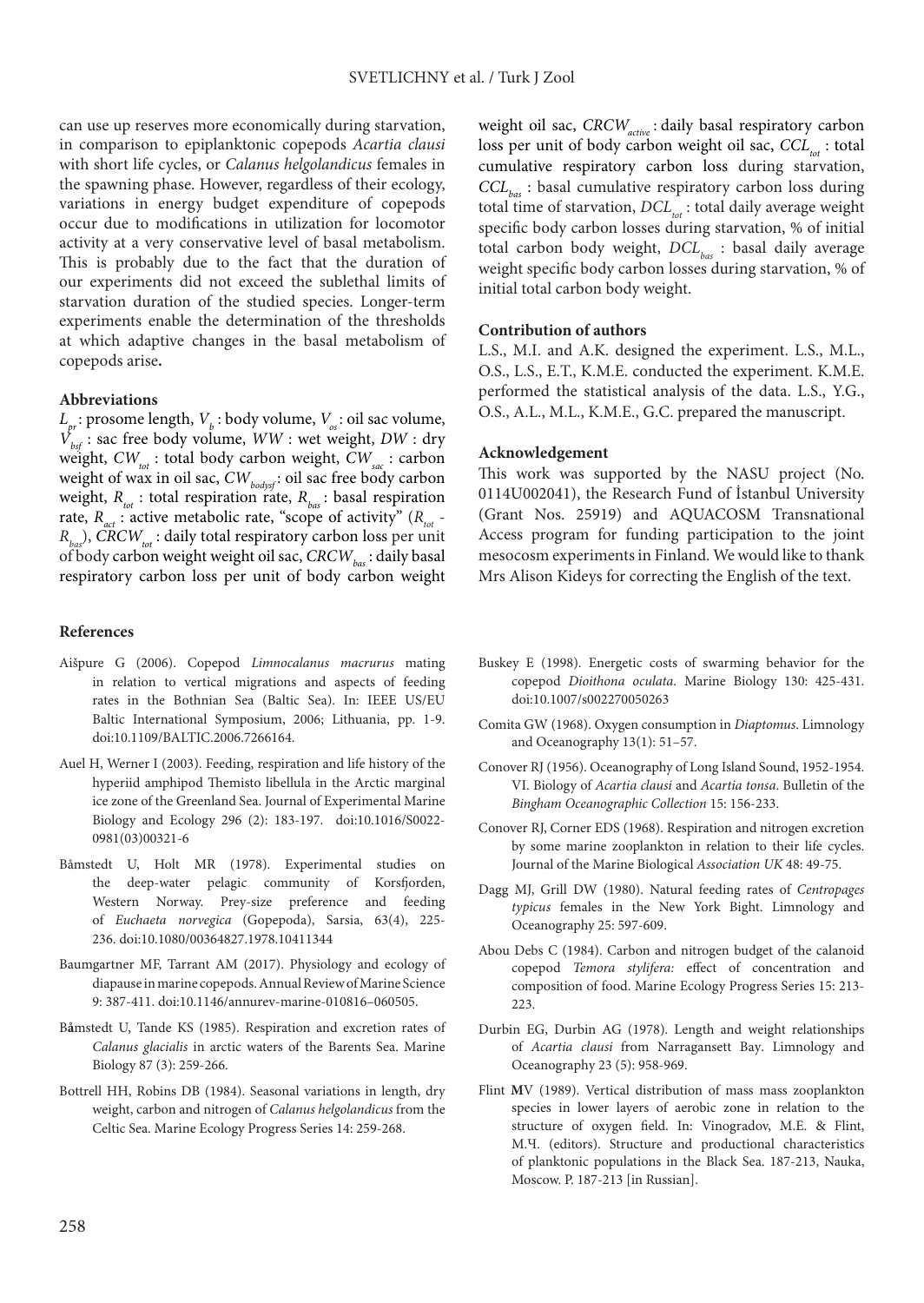- Hatlebakk M, Graeve M, Boissonnot L, Søreide JE (2019). Lipid storage consumption and feeding ability of *Calanus glacialis* Jaschnov, 1955 males. Journal of Experimental Marine Biology and Ecology, 521, 151226.
- Helland S, Nejstgaard JC, Fyhn HJ, Egge JK, Båmstedt U (2003). Effects of starvation, season, and diet on the free amino acid and protein content of *Calanus finmarchicus females*. Marine Biology 143: 297-306. doi:10.1007/s00227-003-1092-x
- Hirche HJ, Bohrer RN (1987). Reproduction of the Arctic copepod *Calanus glacialis* in Fram Strait, Marine Biology 94: 11-17.
- Hirche HJ, Fetzer I, Graeve M, Kattner G (2003). *Limnocalanus macrurus* in the Kara Sea (Arctic Ocean): an opportunistic copepod as evident from distribution and lipid patterns. Polar Biology 26: 720-726. doi:10.1007/s00300-003-0541-9
- Hirche HJ, Kattner G (1993). Egg production and lipid content of *Calanus glacialis* in spring: indication of a food-dependent and food-independent reproductive mode. Marine Biology 117: 615-622.
- Hiromi J (1994). Further studies on respiration of the small planktonic copepod *Oithona davisae* with special reference to the effect of feeding. Bulletin Of The *College* Of *Agriculture* And *Veterinary Medicine Nihon University*, Nichidai Nojuho. 51: 149-153.
- Holm MW, Rodriguez-Torres R, Hansen BW, Almeda R (2019). Influence of behavioral plasticity and foraging strategy on starvation tolerance of planktonic copepods. The *Journal* of *Experimental Marine Biology* and *Ecology* 511: 19-27. doi:10.1016/j.jembe.2018.11.002
- Hubareva E, Svetlichny L, Kideys A, Isinibilir M (2008). Fate of the Black Sea *Acartia clausi* and *A. tonsa* (Copepoda) penetrating into the Marmara Sea through the Bosphorus. *Estuarine*, *Coastal* and *Shelf Science* 76: 131-140. doi:10.1016/j. ecss.2007.06.009
- Hutchinson GE (1967). Introduction to Lake Biology and the Limnoplankton. In: A Treatise on Limnology. 2nd ed. John Wiley and Sons, New York, USA, pp.1115.
- Ikeda T (1971). Changes in respiration rate and in composition of organic matter in *Calanus cristatus* (Crustacea Copepoda) under starvation. Bulletin of the Faculty of *Fisheries Hokkaido*. *University* 21: 280-298.
- Ikeda T (1977). The effect of laboratory conditions on the extrapolation of experimental measurements to the ecology of marine zooplankton. IV. Changes in respiration and excretion rates of boreal zooplankton species maintained under fed and starved conditions. Marine Biology 41: 241-252.
- Ikeda T, Torres JJ, Hernandes-Leon S, Geiger SP (2000). Oxygen consumption as an index of metabolism. In: Harris R, Wiebe P, Lenz J, Skjoldal HR, Huntley M (editors), JCES Zooplankton Methodology Manual. Academic Press, San Diego, San Francisco, New York, Boston, London, Sydney, Tokyo, pp. 453- 532.
- Ikeda T, Kanno Y, Ozaki K, Shinada A (2001). Metabolic rates of epipelagic marine copepods as a function of body mass and temperature. Marine Biology 139: 587-596.
- Isinibilir M, Svetlichny LS, Hubareva ES, Ustun F, Yilmaz NI et al. (2009). Population dynamics and morphological variability of *Calanus euxinus* in the Black and Marmara Seas. Italian Journal of Zoology 76 (4): 403-414.
- Isinibilir M, Svetlichny L, Mykitchak T, Türkeri EE, Eryalçın KM et al. (2020). Microplastic consumption and its effect on respiration rate and motility of *Calanus helgolandicus* from the Marmara Sea. Frontiers in Marine Science 7: 1-15.
- Kenitz KM, Visser AW, Mariani P, Andersen KH (2017). Seasonal succession in zooplankton feeding traits reveals trophic trait coupling. Limnology and Oceanography 62: 1184-1197. doi:10.1002/lno.10494
- Kiørboe T, Møhlenberg F, Hamburger K (1985). Bioenergetics of the planktonic copepod *Acartia tonsa*: relation between feeding, egg production and respiration, and the composition of specific dynamic action. Marine *Ecology* Progress Series 26 (1-2): 85-97.
- Koussoroplis A, Nussbaumer J, Arts MT, Guschina I, Kainz M 2014. Famine and feast in a common freshwater calanoid: Effects of diet and temperature on fatty acid dynamics of *Eudiaptomus gracilis*. Limnology and Oceanography 59: 947-958.
- Le Borgne R (1979). Influence of duration of incubation on zooplankton respiration and excretion results. The *Journal* of *Experimental Marine Biology* and *Ecology* 37: 127-137.
- Lee RF, Hagen W, Kattner G (2006). Lipid storage in marine zooplankton, Marine *Ecology* Progress Series 307: 273-306.
- Lee RF, Barnes AT (1975). Lipids in the mesopelagic copepod, Gaussia princeps. Wax ester utilization during starvation. Comparative *Biochemistry* and *Physiology* 52B: 265-268.
- Lehette P, Ting SM, Chew LL, Chong VC (2016). Respiration rates of the copepod *Pseudodiaptomus annandalei* in tropical waters: beyond the thermal optimum. Journal of Plankton Research 38 (3): 456-467. doi:10.1093/plankt/fbv119
- Lewis RW (1970). The densities of three classes of marine lipids in relation to their possible role as hydrostatic agents. Lipids 5: 151-153.
- Mäkinen K, Elfving M, Hänninen J, Laaksonen L, Rajasilta M et al. (2017). Fatty acid composition and lipid content in the copepod *Limnocalanus macrurus* during summer in the southern Bothnian Sea. *Helgoland* Marine Research 71: 11. doi:10.1186/s10152-017-0491-1.
- Maps F, Record NR, Pershing AJ (2014). A metabolic approach to dormancy in pelagic copepods helps explaining inter- and intra-specific variability in life-history strategies, Journal of Plankton Research 36 (1): 18-30. doi:10.1093/plankt/fbt100
- Martynova DM, Graeve M, Bathmann UV (2009). Adaptation strategies of copepods (superfamily Centropagoidea) in the White Sea (66°N). Polar Biology 32: 133-146. doi:10.1007/ s00300-008-0513-1
- Mauchline J (1998). The biology of calanoid copepods. In: Blaxter, J.H.S., Southward, A.J., Tyler, P.A. (editors), Advances in Marine Biology 33, Academic Press, San Diego, pp. 710.